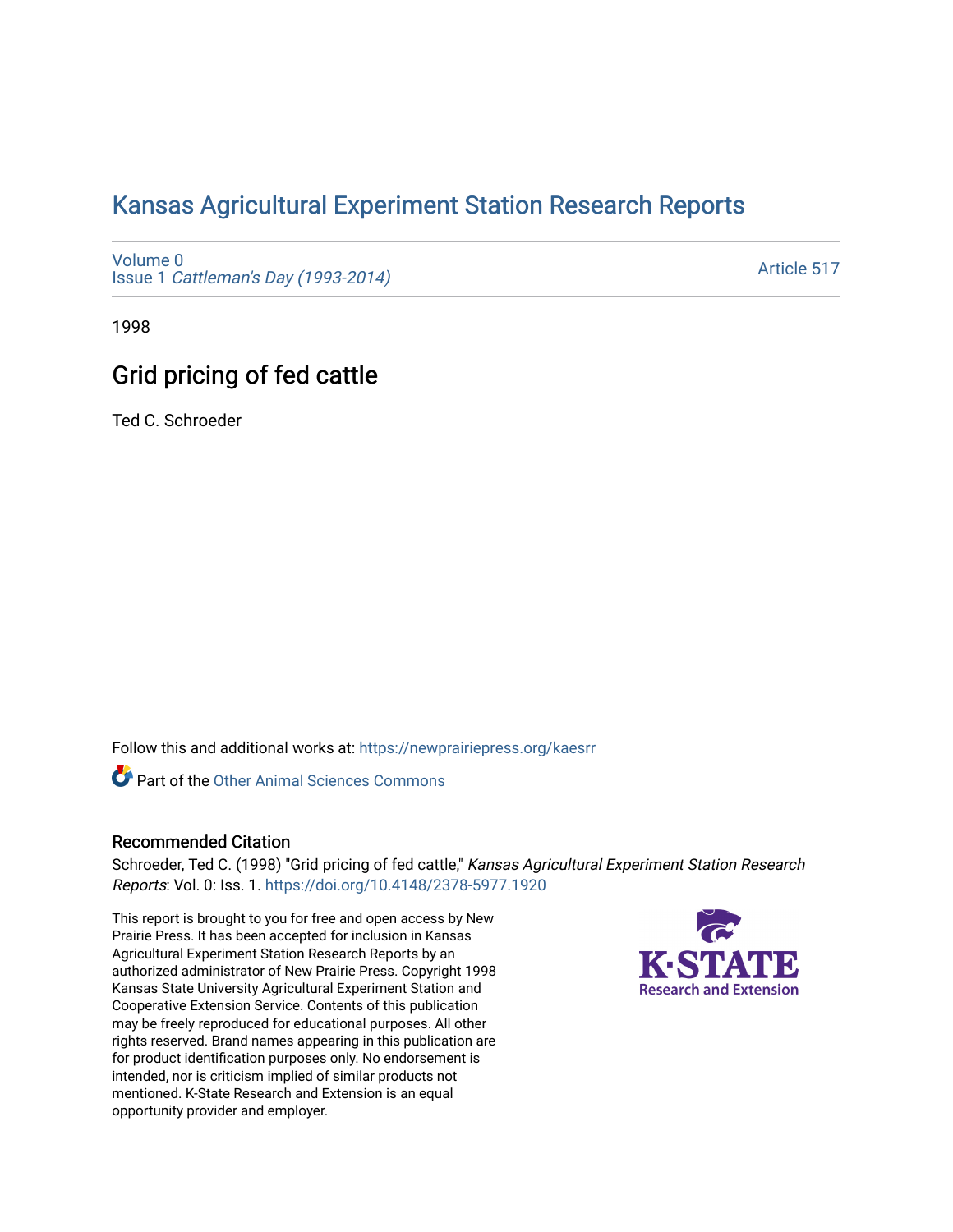# Grid pricing of fed cattle

## **Abstract**

Pricing fed cattle on a value-based quality and yield grade grid provides the best opportunity for cattle producers to receive premiums associated with high quality cattle. However, grid discounts for cattle not desired by the particular packer are often quite substantial. Thus, cattle producers targeting cattle for specific grids need to have considerable knowledge regarding the quality attributes of their cattle. This study compared pricing of 202 pens of fed cattle on a live basis, a carcass (dressed) basis, and using four different packer grids. Results indicate that no single pricing method is optimal for all cattle. Producers need to know the quality of cattle they have, be willing and able to sort those cattle, and compare the various selling options and grids before deciding upon the pricing method that generates the highest revenue.

### Keywords

Kansas Agricultural Experiment Station contribution; no. 97-309-S; Report of progress (Kansas State University. Agricultural Experiment Station and Cooperative Extension Service); 804; Cattlemen's Day, 1998; Beef; Grid pricing; Value-based pricing; Fed cattle prices

### Creative Commons License



This work is licensed under a [Creative Commons Attribution 4.0 License](https://creativecommons.org/licenses/by/4.0/).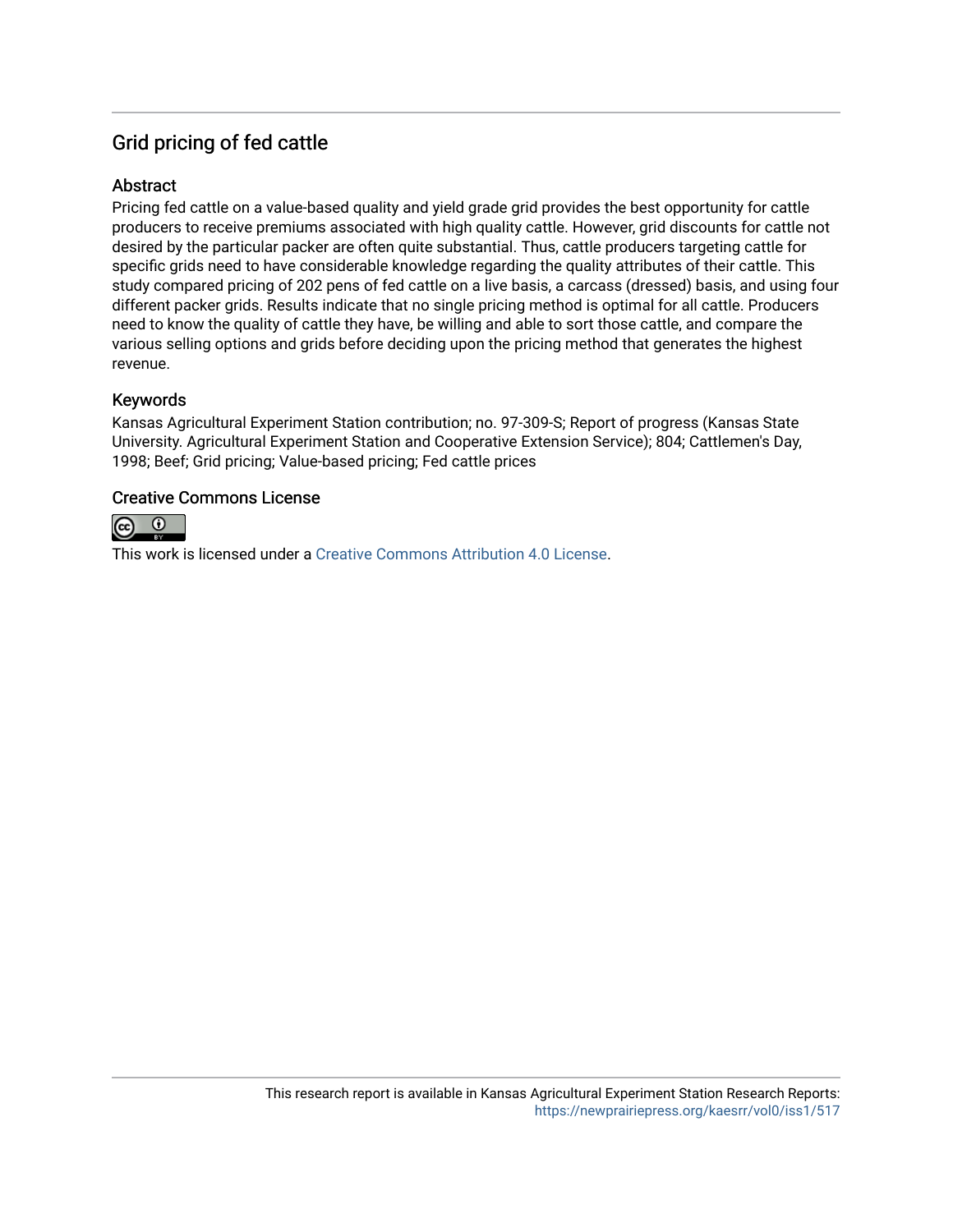#### **GRID PRICING OF FED CATTLE**

*T. C. Schroeder* <sup>1</sup>

#### **Summary**

and yield grade grid provides the best oppor- pricing systems have become more promitunity for cattle producers to recieve premi- nent, including formula pricing, price grids, ums associated with high quality cattle. and alliances. Is there one "best" pricing However, grid discounts for cattle not desired method? How are live weight, dressed by the particular packer are often quite sub- weight, and grid or formula prices related? stantial. Thus, cattle producers targeting The purpose of this report is to assist produccattle for specific grids need to have consid- ers in evaluating which form of fed cattle erable knowledge regarding the quality attrib- pricing may be most profitable for them. utes of their cattle. This study compared pricing of 202 pens of fed cattle on a live Should you market your cattle on a carbasis, a carcass (dressed) basis, and using cass merit basis? If so, does it matter which four different packer grids. Results indicate pricing system or packer you sell to? The that no single pricing method is optimal for answer to both questions is, "it depends." It all cattle. Producers need to know the quality depends on several things, but the most of cattle they have, be willing and able to sort critical factors that influence the profitability those cattle, and compare the various selling of these decisions include: 1) the quality options and grids before deciding upon the grade, yield grade, and dressing percent of pricing method that generates the highest the cattle you produce; 2) the price spread revenue. between Choice and Select; 3) the particular

(Key Words: Grid Pricing, Value-Based Pricing, Fed Cattle Prices.)

#### **Introduction**

Value-based marketing refers to pricing cattle on an individual animal basis with prices differing according to the underlying value of beef and by-products produced from each animal. Achieving value-based marketing of fed cattle has been difficult. Incentives to sell cattle on averages and problems asso-

Pricing fed cattle on a value-based quality Recently, several value-based, fed cattle, ciated with identifying beef quality have inhibited development of value-based pricing.

> packer or alliance premium/discount price grid for which you target your cattle; 4) production and feeding cost differences associated with targeting your cattle to a particular price grid or packer; and 5) most importantly, your knowledge about the price/quality distribution of your cattle.

<sup>&</sup>lt;sup>1</sup>Department of Agricultural Economics.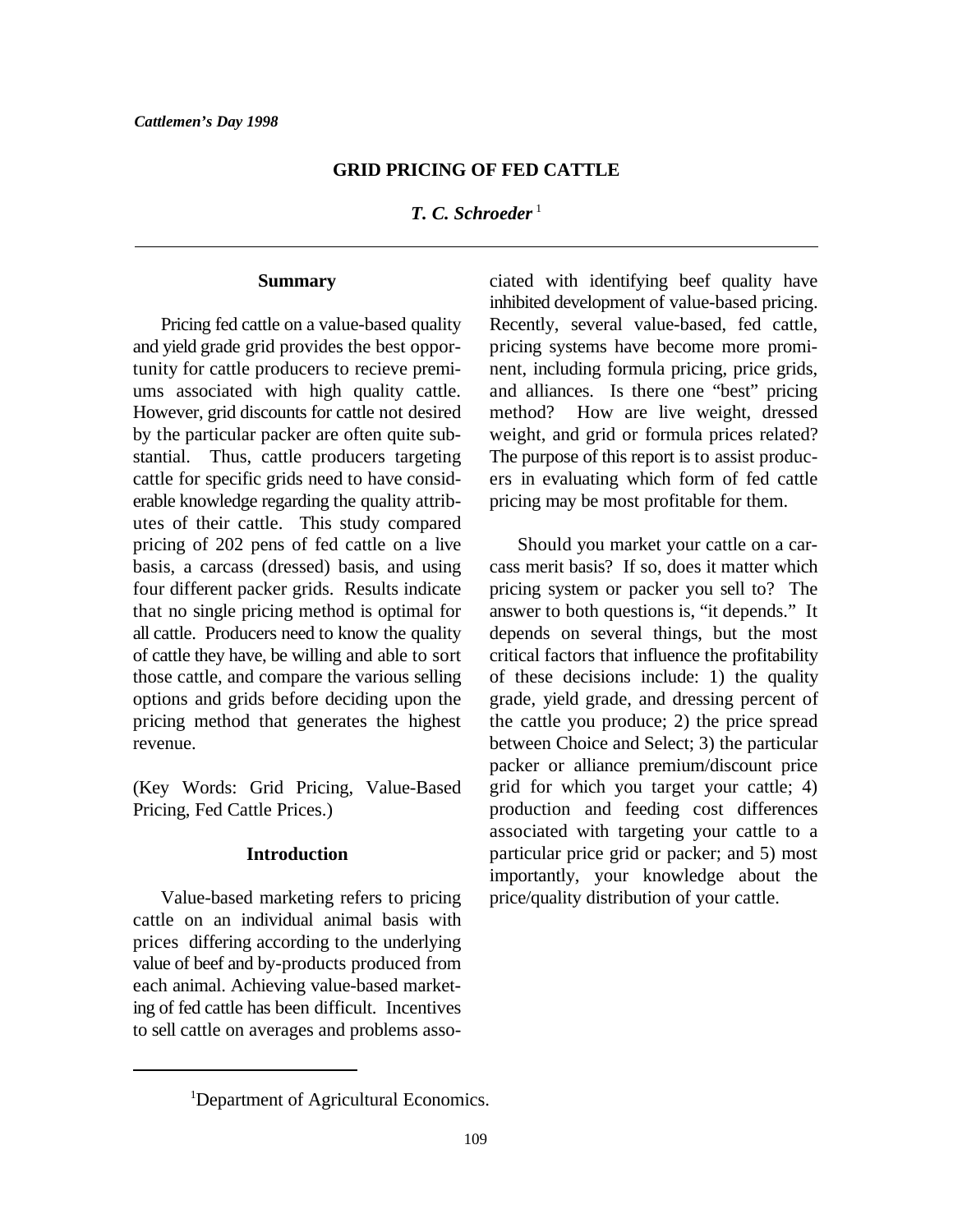#### **Experimental Procedures**

grids were obtained from four different Midwestern packers during the week of July 8, The USDA reports a weekly survey 1997. To evaluate how these grids compared summarizing seven beef packer, grid, prewith live and dressed basis pricing, 202 pens mium and discount schedules in the publicaof fed steers were priced under each of the tion NW LS195 *National Carcass Premiums* four packers grids, as well as live and dressed *and Discounts for Slaughter Steers and* prices. The live and dressed cattle prices *Heifers.* This report is available and updated were quotes for Wednesday November 6, weekly on the internet at 1997 from the five-region daily weighted *http://www.ams.usda.gov/mncs/mn\_reports/* average reported by the USDA. The prices *NW\_LS195.txt*. were as follows: \$68.65/cwt for 80-100% Choice live steers; \$68.07/cwt for 65-80% The average revenues per head under the Choice live steers; \$67.00/cwt for 35-65% alternative selling methods are reported in Choice live steers; \$109.28 for 80-100% Table 2. Given the prices and spreads used Choice dressed steers; \$108.12/cwt for 35- in this simulation, live pricing had the lowest 80% Choice dressed steers. overall mean revenue per head, and dressed

Steers in the 202 pens were predominantly English and English-Exotic cross The implied dressing percentage between breeds. The cattle had varied quality, with the live price (\$68.65/cwt) and the dressed pens ranging from largely Choice and higher price (\$109.28/cwt) is 62.8% ((68.65/ to largely Select and lower. Hot yield dress- 109.28)×100). This suggests that cattle with ing percentage averaged from as high as a dressing percentage greater than 62.8% will 65.6% to as low as 61.2% with an overall net a higher revenue per head when sold on a average of 63.8%. Under assumptions that dressed basis than live basis. Depending the four packers used a \$109.28/cwt Choice upon the distribution of the remaining quality yield grade 3 base price and the Choice to traits, and the particular packer grid, selling Select price spread was \$6.25/cwt, the aver- on a grid can result in higher or lower reveage revenue per head was calculated for live nue than either live or dressed pricing. Albasis, dressed basis, and each of the four though the average revenues across all 202 grids. pens were a little lower with the grids than

#### **Results and Discussion**

Choice, yield grade 3, 550-950 lb, steer the highest price by being sold on a live basis, carcass. An example of a typical price grid whereas 58.9% would have secured the offered by beef packers is presented in Table highest price when sold on a dressed basis 1. The price received for each carcass is the (Table 2). The remaining 38.6% would have base price plus the particular premiums and received the highest price if sold using a grid. discounts. For example, assume a Choice This is an important result because it indiyield grade 3, 550-950 lb carcass would cates that there is no single best pricing

To compare price grids across packers,  $$78.75/cwt ($105.00/cwt - $26.25/cwt)$ . receive the base price of \$105/cwt. A Select yield grade 4 carcass would receive a price of

pricing had the highest average price.

with dressed selling, some pens received higher prices when sold using a grid.

Most packer grids are based price on a Overall, 2.5% of the pens would have had